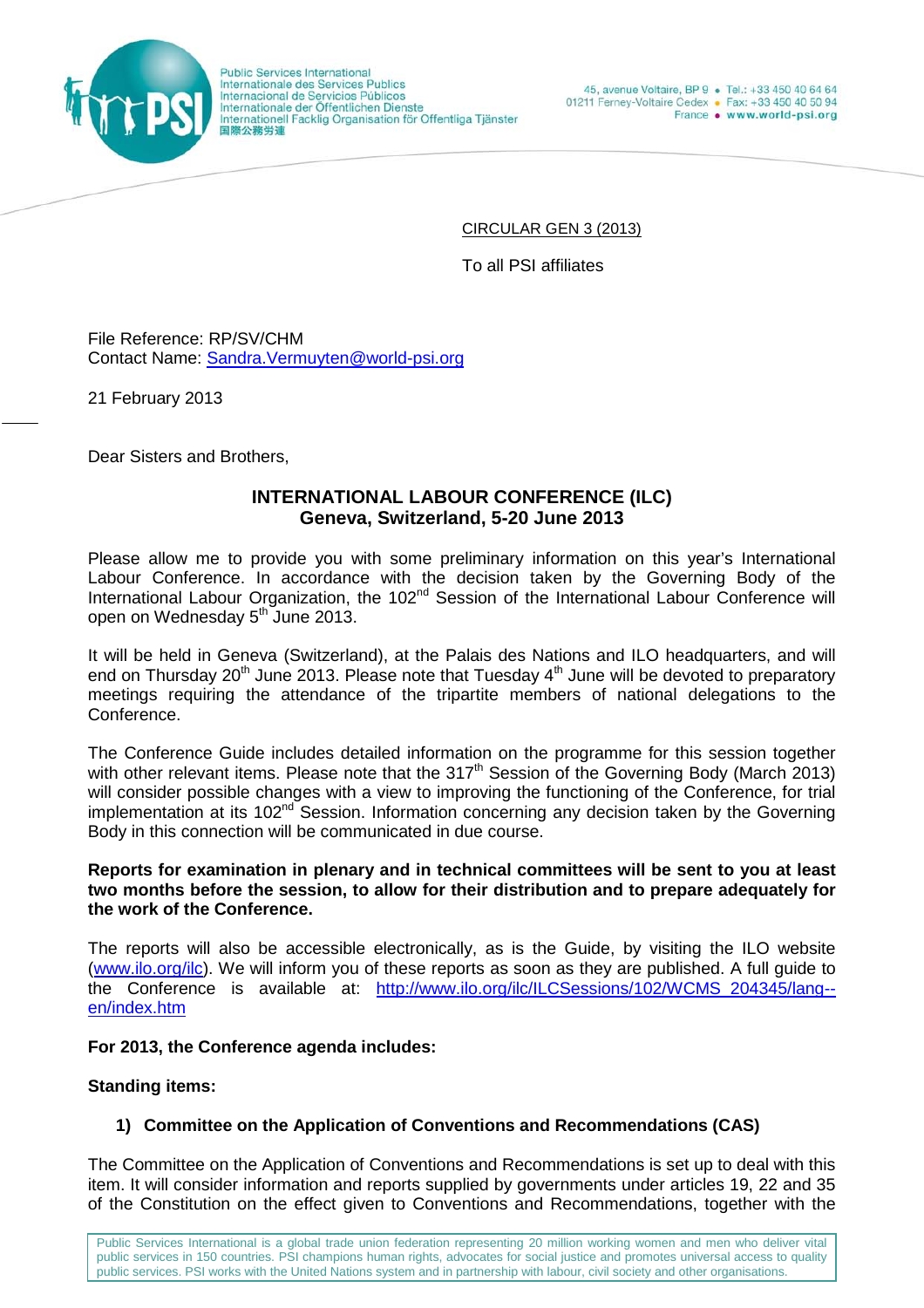*Report of the Committee of Experts on the Application of Conventions and Recommendations*  (ILC.102/III/1A), and submit a report on its work to the Conference.

This is a standing committee of the ILC, which meets every year to examine a list of 25 countries in terms of their application of core and/or ratified Conventions. The final list of countries to be examined is the result of negotiations between the workers' group and the employers' group. The 25 countries are selected from a long list of around 40 cases.

**PSI should lobby for the inclusion of its cases to be considered by the Committee at this ILC. In each region, the ITUC will organize a meeting to discuss regional priorities, and PSI has asked expressly for the regional secretaries to be invited to these meetings. In turn,**  this should be discussed at the SUBREC's and RECs. On 16<sup>th</sup> April, PSI will attend a **meeting at ITUC HQ that brings together the draft lists from each region. We need to get your feedback before that so that we can prepare our own priority list. We will use this list as the basis of priority countries for meetings with government delegations during the ILC.** 

### **2) General Survey and follow-up to the ILO Declaration on Social Justice for a Fair Globalization**

In light of the Governing Body's decision to place a recurrent discussion on the strategic objective of social dialogue on the agenda of the 102<sup>nd</sup> Session of the Conference, under the follow-up to the 2008 ILO Declaration on Social Justice for a Fair Globalization, the General Survey of reports submitted to this session under article 19 (ILC.102/III/1B) will deal with the following social dialogue-related Conventions and Recommendations: the Labour Relations (Public Service) Convention, 1978 (No. 151), the Labour Relations (Public Service) Recommendation, 1978 (No. 159), the Collective Bargaining Convention, 1981 (No. 154), and the Collective Bargaining Recommendation, 1981 (No. 163).

**The General Survey on C151/C154 has not been distributed yet. As soon as we do receive it, PSI will prepare comments that will be distributed for further suggestions. We want fewer restrictions on collective bargaining in the public sector and we need to address issues such as privatization and outsourcing – which severely impact the working conditions of sub-contractors to the public sector. This material will also be used for campaigning purposes.** 

## **Items placed on the 2013 agenda by the Governing Body of the ILO:**

- Employment and social protection in the new demographic context (general discussion);
- Sustainable development, decent work and green jobs (general discussion);
- A recurrent discussion on the strategic objective of social dialogue, under the follow-up to the ILO Declaration on Social Justice for a Fair Globalization.

This is particularly topical this year, since the ILC will include a discussion on social dialogue, which will have a strong focus on strengthening labour administration. We want to claim more attention for the interests of public workers at the ILO – by underlining the role of public administrations as employers besides being government representatives.

## **PSI side meetings during ILC**

During the ILC, PSI will organize two side-events: one closed orientation meeting for PSI delegates, and one open side-event. The date and final theme of that side-event will be confirmed shortly.

## **Protocol**

We urge you to contact your national trade union centres and make sure that you are part of your national delegation, so that the public sector will be well represented at this ILC, since issues of interest and relevance for PSI affiliates will be discussed.